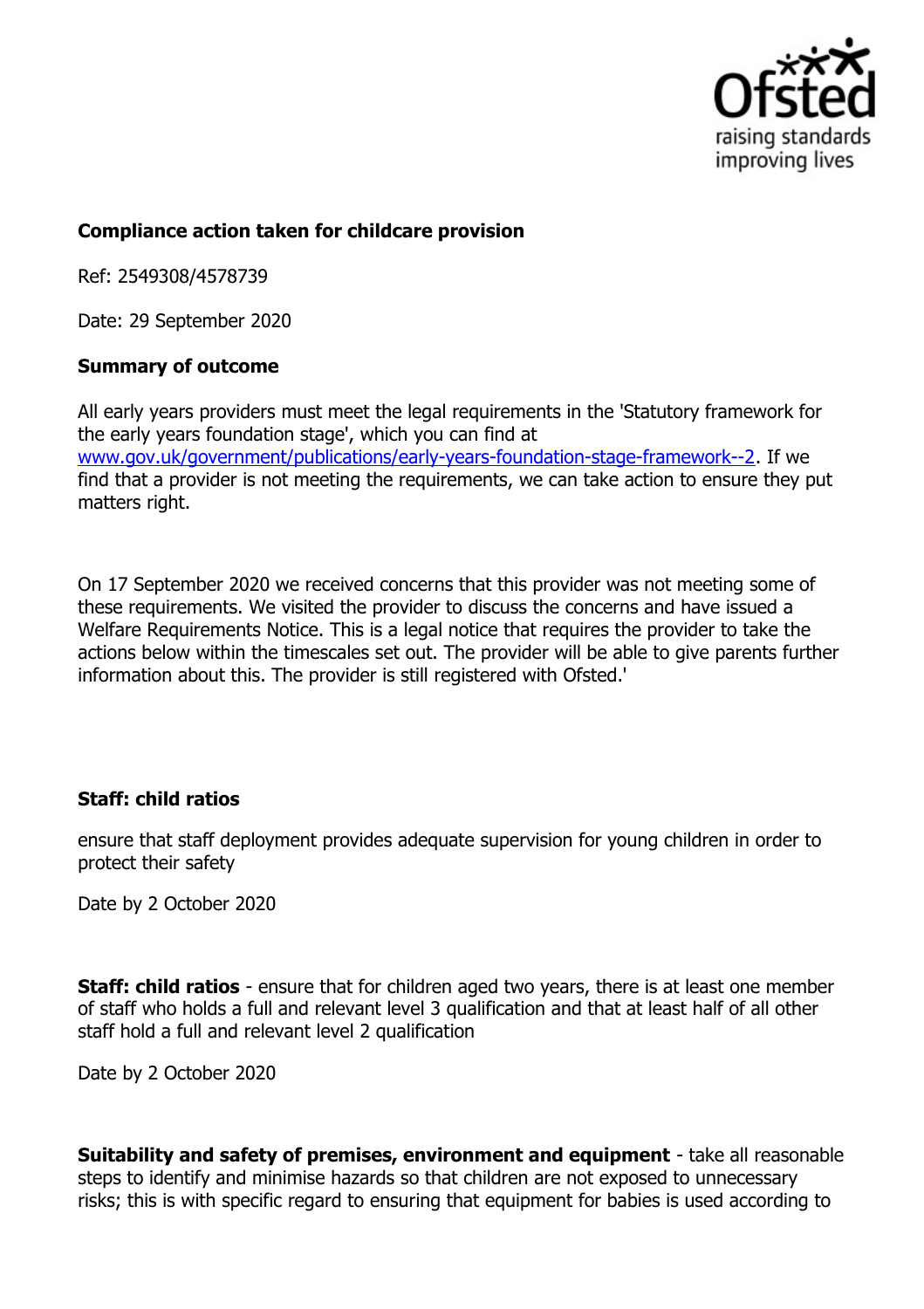

manufacturer's safety guidance and rubbish bins are made inaccessible to children

Date by 2 October 2020

**Risk assessment** - take all reasonable steps to ensure children are not exposed to risks and where it is helpful make written risk assessments to inform staff practice

Date by 19 October 2020

### **Staff qualifications, training, support and skills**

ensure that all staff receive effective induction training to help them understand their roles and responsibilities

Date by 19 October 2020

# **Staff qualifications, training, support and skills**

ensure that staff supervision arrangements are effective in monitoring personal effectiveness, identifying ongoing training needs and tackling under-performance

Date by 19 October 2020

make certain that managers have appropriate qualifications, training, skills and knowledge and a clear understanding of their roles and responsibilities

Date by 19 October 2020

### **Managing behaviour**

make certain that children's behaviour is managed in an appropriate way to ensure their safety and well-being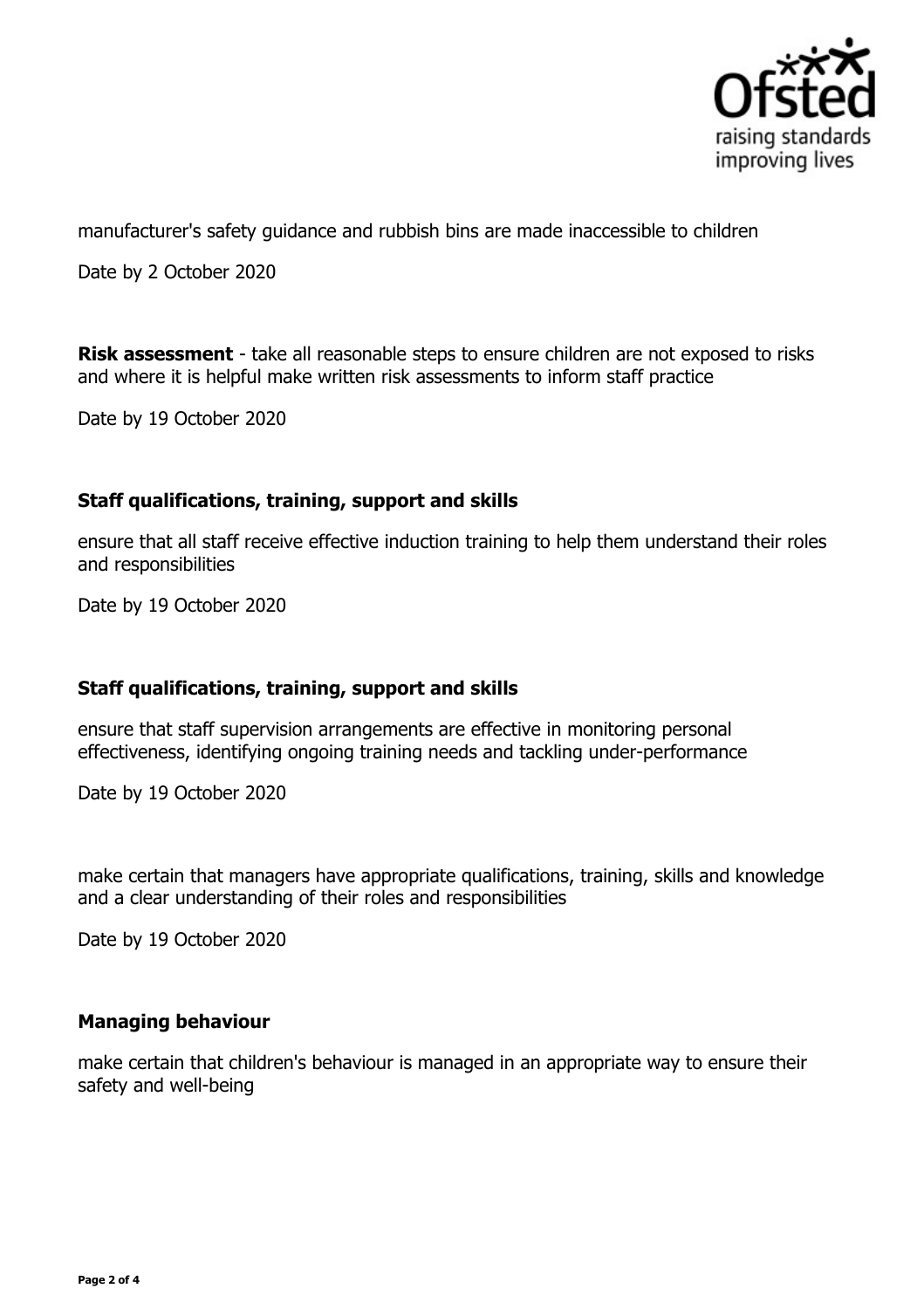

Date by 19 October 2020

### **Key person**

ensure that every child's care is tailored to meet their specific needs

Date by 19 October 2020

# **Special Educational Needs**

identify a Special Educational Needs Coordinator to ensure that children with Special Educational Needs or Disabilities are appropriately supported

Date by 19 October 2020

put arrangements in place to effectively support children with Special educational needs and or disabilities.

Date by 19 October 2020

A monitoring visit was carried out on 22 October 2020. The provider has addressed all the actions within the set timescale. We are satisfied with the action taken by the provider. The provider remains suitable for registration.

# **Publication of compliance action**

We aim to ensure that the welfare of children and young people is protected in the services we regulate. The Childcare Act 2006 and accompanying regulations set out our responsibilities to regulate childminders and childcare providers. This includes the enforcement powers we have in relation to those registered providers who do not comply with the requirements for registration.

We publish details of any actions we take, or the childminder or childcare provider takes to bring about compliance with requirements on our website for a period of five years.

For further information please read the Early years compliance handbook which can be